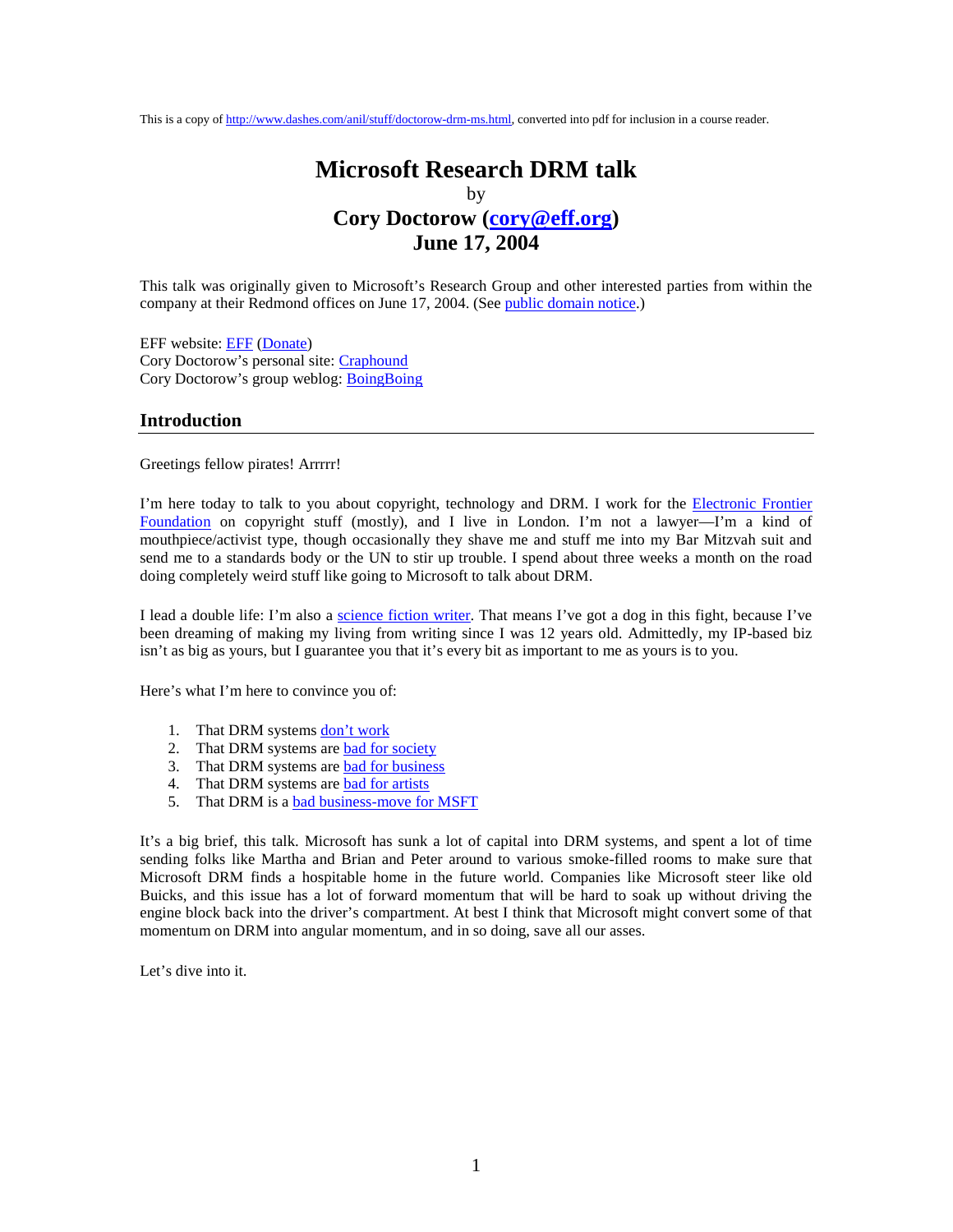#### **1. DRM systems don't work**

This bit breaks down into two parts:

#### **1. A quick refresher course in crypto theory**

#### **2. Applying that to DRM**

Cryptography—secret writing—is the practice of keeping secrets. It involves three parties: a sender, a receiver and an attacker (actually, there can be more attackers, senders and recipients, but let's keep this simple). We usually call these people Alice, Bob and Carol.

Let's say we're in the days of the Caesar, the Gallic War. You need to send messages back and forth to your generals, and you'd prefer that the enemy doesn't get hold of them. You can rely on the idea that anyone who intercepts your message is probably illiterate, but that's a tough bet to stake your empire on. You can put your messages into the hands of reliable messengers who'll chew them up and swallow them if captured—but that doesn't help you if Brad Pitt and his men in skirts skewer him with an arrow before he knows what's hit him.

So you encipher your message with something like [ROT-13,](http://www.rot13.com/) where every character is rotated halfway through the alphabet. They used to do this with non-worksafe material on Usenet, back when anyone on Usenet cared about work-safe-ness—A would become N, B is O, C is P, and so forth. To decipher, you just add 13 more, so N goes to A, O to B yadda yadda.

Well, this is pretty lame: as soon as anyone figures out your algorithm, your secret is gonezored.

So if you're Caesar, you spend a lot of time worrying about keeping the existence of your messengers and their payloads secret. Get that? You're Augustus and you need to send a message to Brad without Caceous (a word I'm reliably informed means "cheese-like, or pertaining to cheese") getting his hands on it. You give the message to Diatomaceous, the fleetest runner in the empire, and you encipher it with ROT-13 and send him out of the garrison in the pitchest hour of the night, making sure no one knows that you've sent it out. Caceous has spies everywhere, in the garrison and staked out on the road, and if one of them puts an arrow through Diatomaceous, they'll have their hands on the message, and then if they figure out the cipher, you're borked. So the existence of the message is a secret. The cipher is a secret. The ciphertext is a secret. That's a lot of secrets, and the more secrets you've got, the less secure you are, especially if any of those secrets are shared. Shared secrets aren't really all that secret any longer.

Time passes, stuff happens, and then Tesla invents the radio and Marconi takes credit for it. This is both good news and bad news for crypto: on the one hand, your messages can get to anywhere with a receiver and an antenna, which is great for the brave fifth columnists working behind the enemy lines. On the other hand, anyone with an antenna can listen in on the message, which means that it's no longer practical to keep the existence of the message a secret. Any time Adolf sends a message to Berlin, he can assume Churchill overhears it.

Which is OK, because now we have computers — big, bulky primitive mechanical computers, but computers still. Computers are machines for rearranging numbers, and so scientists on both sides engage in a fiendish competition to invent the most cleverest method they can for rearranging numerically represented text so that the other side can't unscramble it. The existence of the message isn't a secret anymore, but the cipher is.

But this is still too many secrets. If Bobby intercepts one of Adolf's Enigma machines, he can give Churchill all kinds of intelligence. I mean, this was good news for Churchill and us, but bad news for Adolf. And at the end of the day, it's bad news for anyone who wants to keep a secret.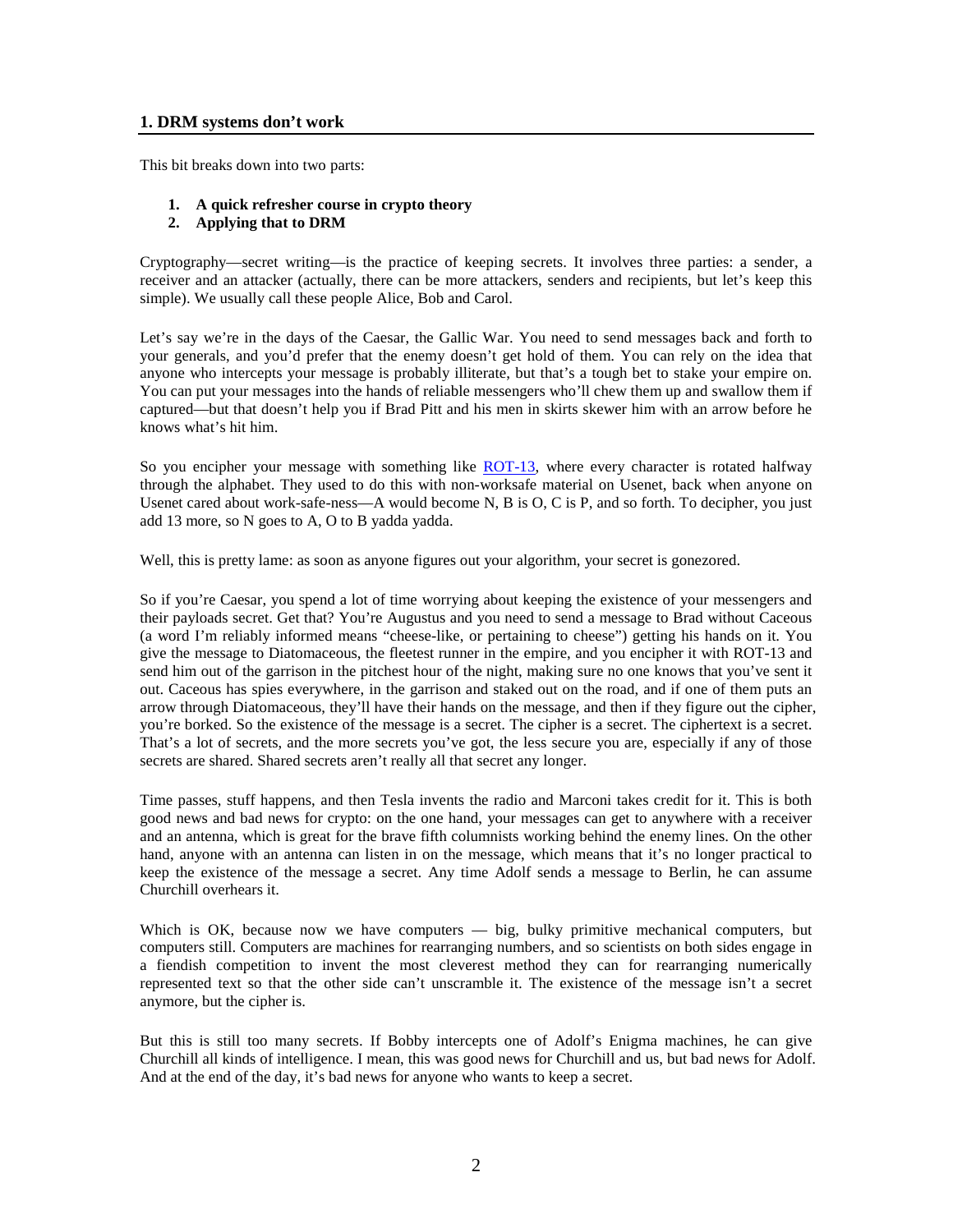Enter keys: a cipher that uses a key is still more secure. Even if the cipher is disclosed, even if the ciphertext is intercepted, without the key (or a break), the message is secret. Post-war, this is doubly important as we begin to realize what I think of as Schneier's Law: "any person can invent a security system so clever that she or he can't think of how to break it." This means that the only experimental methodology for discovering if you've made mistakes in your cipher is to tell all the smart people you can about it and ask them to think of ways to break it. Without this critical step, you'll eventually end up living in a fool's paradise, where your attacker has broken your cipher ages ago and is quietly decrypting all her intercepts of your messages, snickering at you.

Best of all, there's only one secret: the key. And with dual-key crypto it becomes a lot easier for Alice and Bob to keep their keys secret from Carol, even if they've never met. So long as Alice and Bob can keep their keys secret, they can assume that Carol won't gain access to their cleartext messages, even though she has access to the cipher and the ciphertext. Conveniently enough, the keys are the shortest and simplest of the secrets, too: hence even easier to keep away from Carol. Hooray for Bob and Alice.

Now, let's apply this to DRM.

In DRM, the attacker is *also the recipient*. It's not Alice and Bob and Carol, it's just Alice and Bob. Alice sells Bob a DVD. She sells Bob a DVD player. The DVD has a movie on it—say, *Pirates of the Caribbean*—and it's enciphered with an algorithm called CSS — Content Scrambling System. The DVD player has a CSS un-scrambler.

Now, let's take stock of what's a secret here: the cipher is well-known. The ciphertext is most assuredly in enemy hands, arrr. So what? As long as the key is secret from the attacker, we're golden.

But there's the rub. Alice wants Bob to buy *Pirates of the Caribbean* from her. Bob will only buy *Pirates of the Caribbean* if he can descramble the CSS-encrypted VOB—video object—on his DVD player. Otherwise, the disc is only useful to Bob as a drinks-coaster. So Alice has to provide Bob—the attacker with the key, the cipher and the ciphertext.

Hilarity ensues.

DRM systems are broken in minutes, sometimes days. Rarely, months. It's not because the people who think them up are stupid. It's not because the people who break them are smart. It's not because there's a flaw in the algorithms. At the end of the day, all DRM systems share a common vulnerability: they provide their attackers with ciphertext, the cipher and the key. At this point, the secret isn't a secret anymore.

# **2. DRM systems are bad for society**

Raise your hand if you're thinking something like, "But DRM doesn't have to be proof against smart attackers, only average individuals! It's like a speedbump!"

Put your hand down.

This is a fallacy for two reasons: one technical, and one social. They're both bad for society, though.

Here's the technical reason: I don't need to be a cracker to break your DRM. I only need to know how to search Google, or Kazaa, or any of the other general-purpose search tools for the cleartext that someone smarter than me has extracted.

Raise your hand if you're thinking something like, "But NGSCB can solve this problem: we'll lock the secrets up on the logic board and goop it all up with epoxy."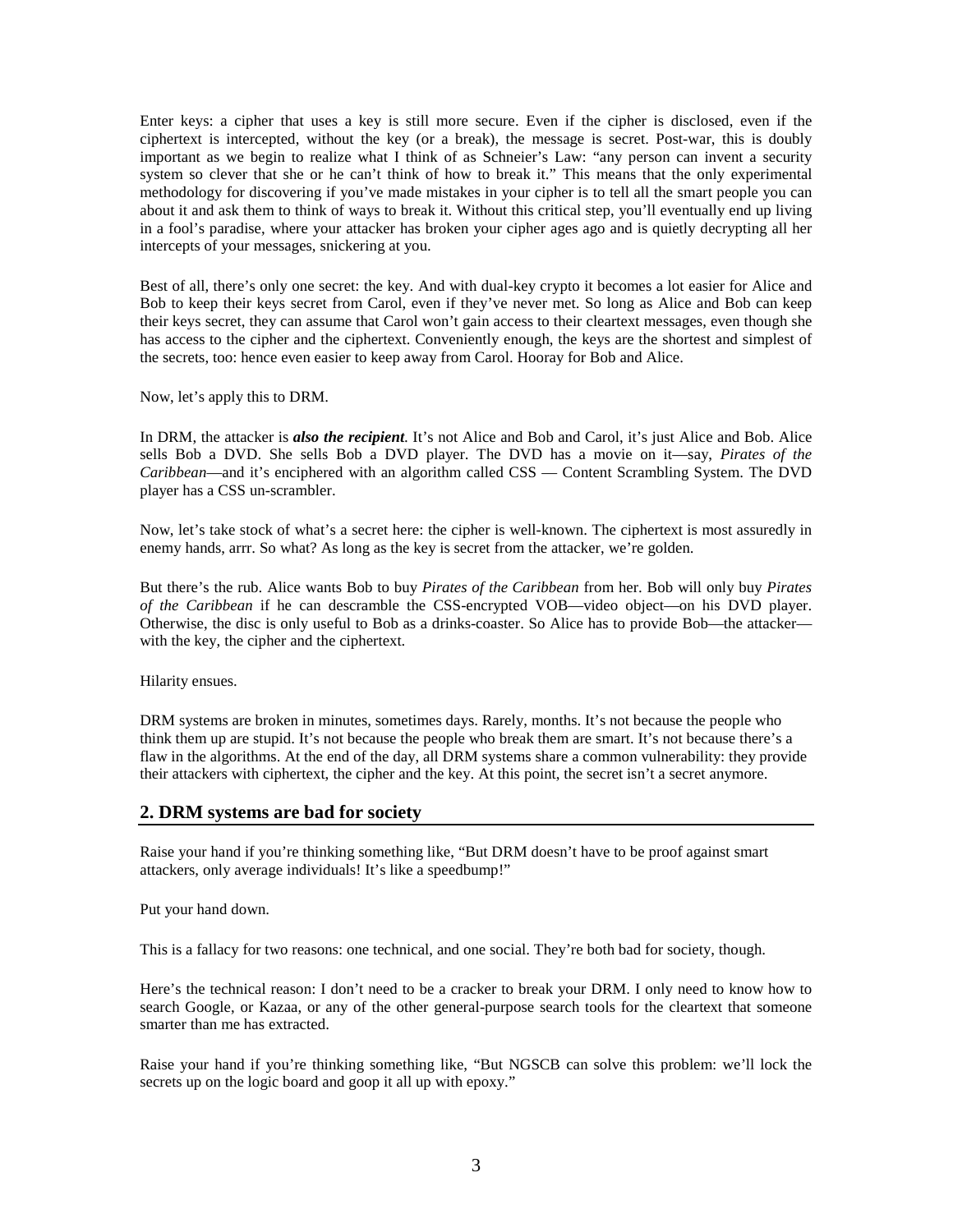Put your hand down.

Raise your hand if you're a co-author of the [Darknet paper.](http://boingboing.net/2002/11/20/msfts_darknet_paper_.html)

Everyone in the first group, meet the co-authors of the Darknet paper. This is a paper that says, among other things, that DRM will fail for this very reason. Put your hands down, guys.

Here's the social reason that DRM fails: keeping an honest user honest is like keeping a tall user tall. DRM vendors tell us that their technology is meant to be proof against average users, not organized criminal gangs like the Ukranian pirates who stamp out millions of high-quality counterfeits. It's not meant to be proof against sophisticated college kids. It's not meant to be proof against anyone who knows how to edit her registry, or hold down the shift key at the right moment, or use a search engine. At the end of the day, the user DRM is meant to defend against is the most unsophisticated and least capable among us.

Here's a true story about a user I know who was stopped by DRM. She's smart, college educated, and knows nothing about electronics. She has three kids. She has a DVD in the living room and an old VHS deck in the kids' playroom. One day, she brought home the *Toy Story* DVD for the kids. That's a substantial investment, and given the generally jam-smeared character of everything the kids get their paws on, she decided to tape the DVD off to VHS and give that to the kids—that way she could make a fresh VHS copy when the first one went south. She cabled her DVD into her VHS and pressed play on the DVD and record on the VCR and waited.

Before I go farther, I want us all to stop a moment and marvel at this. Here is someone who is practically technophobic, but who was able to construct a mental model of sufficient accuracy that she figured out that she could connect her cables in the right order and dub her digital disc off to analog tape. I imagine that everyone in this room is the front-line tech support for someone in her or his family: would it be great if all our non-geek friends and relatives were this clever and imaginative?

I also want to point out that this is the proverbial honest user. She's not making a copy for the next door neighbors. She's not making a copy and selling it on a blanket on Canal Street. She's not ripping it to her hard-drive, DivX encoding it and putting it in her Kazaa sharepoint. She's doing something **honest**  moving it from one format to another. She's home taping.

Except she fails. There's a DRM system called Macrovision embedded – by law – in every DVD player and VHS that messes with the vertical blanking interval in the signal and causes any tape made in this fashion to fail. Macrovision can be defeated for about \$10 with a gadget readily available on eBay. But our infringer doesn't know that. She's "honest." Technically unsophisticated. Not stupid, mind you – just naive.

The Darknet paper addresses this possibility: it even predicts what this person will do in the long run: she'll find out about Kazaa and the next time she wants to get a movie for the kids, she'll download it from the net and burn it for them.

In order to delay that day for as long as possible, our lawmakers and big rights-holder interests have come up with a disastrous policy called anticircumvention.

Here's how anticircumvention works: if you put a lock – an access control – around a copyrighted work, it is illegal to break that lock. It's illegal to make a tool that breaks that lock. It's illegal to tell someone how to make that tool. It's illegal to tell someone where she can find out how to make that tool.

Remember [Schneier's Law?](http://www.schneier.com/) Anyone can come up with a security system so clever that he can't see its flaws. The only way to find the flaws in security is to disclose the system's workings and invite public feedback. But now we live in a world where any cipher used to fence off a copyrighted work is off-limits to that kind of feedback. That's something that a Princeton engineering prof named Ed Felten discovered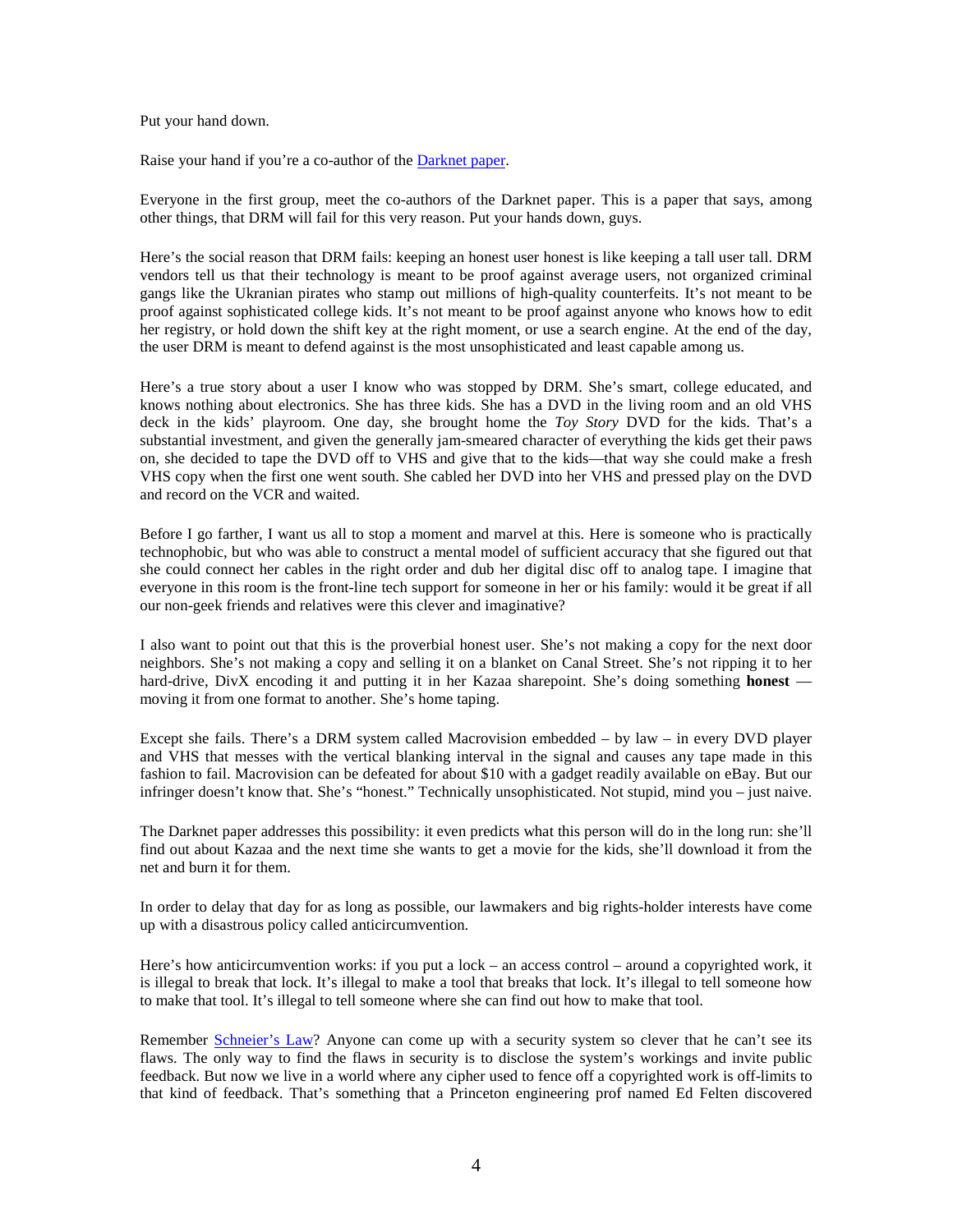when he submitted a paper to an academic conference on the failings in the Secure Digital Music Initiative, a watermarking scheme proposed by the recording industry. The RIAA responded by threatening to sue his ass if he tried it. We fought them because Ed is the kind of client that impact litigators love: unimpeachable and clean-cut and the RIAA folded. Lucky Ed. Maybe the next guy isn't so lucky.

Matter of fact, the next guy wasn't. **Dmitry Skylarov** is a Russian programmer who gave a talk at a hacker con in Vegas on the failings in Adobe's e-book locks. The FBI threw him in the slam for 30 days. He copped a plea, went home to Russia, and the Russian equivalent of the State Department issued a blanket warning to its researchers to stay away from American conferences, since we'd apparently turned into the kind of country where certain equations are illegal.

Anticircumvention is a powerful tool for people who want to exclude competitors. If you claim that your car engine firmware is a "copyrighted work," you can sue anyone who makes a tool for interfacing with it. That's not just bad news for mechanics—think of the hotrodders who want to chip their cars to tweak the performance settings. We have companies like Lexmark claiming that their printer cartridges contain copyrighted works—software that trips an "I am empty" flag when the toner runs out, and have sued a competitor who made a remanufactured cartridge that reset the flag. Even garage-door opener companies have gotten in on the act, claiming that their receivers' firmware are copyrighted works. Copyrighted cars, print carts and garage-door openers: what's next, copyrighted light-fixtures?

Even in the context of legitimate—excuse me, "traditional"—copyrighted works like movies on DVDs, anticircumvention is bad news. Copyright is a delicate balance. It gives creators and their assignees some rights, but it also reserves some rights to the public. For example, an author has no right to prohibit anyone from transcoding his books into assistive formats for the blind. More importantly, though, a creator has a very limited say over what you can do once you lawfully acquire her works. If I buy your book, your painting, or your DVD, it belongs to me. It's my property. Not my "intellectual property"—a whacky kind of pseudo-property that's swiss-cheesed with exceptions, easements and limitations—but real, no-fooling, actual tangible *property*—the kind of thing that courts have been managing through tort law for centuries.

But anticirumvention lets rightsholders invent new and exciting copyrights for themselves—to write private laws without accountability or deliberation—that expropriate your interest in your physical property to their favor. Region-coded DVDs are an example of this: there's no copyright here or in anywhere I know of that says that an author should be able to control where you enjoy her creative works, once you've paid for them. I can buy a book and throw it in my bag and take it anywhere from Toronto to Timbuktu, and read it wherever I am: I can even buy books in America and bring them to the UK, where the author may have an exclusive distribution deal with a local publisher who sells them for double the US shelf-price. When I'm done with it, I can sell it on or give it away in the UK. Copyright lawyers call this "First Sale," but it may be simpler to think of it as "Capitalism."

The keys to decrypt a DVD are controlled by an org called DVD-CCA, and they have a bunch of licensing requirements for anyone who gets a key from them. Among these is something called region-coding: if you buy a DVD in France, it'll have a flag set that says, "I am a French DVD." Bring that DVD to America and your DVD player will compare the flag to its list of permitted regions, and if they don't match, it will tell you that it's not allowed to play your disc.

Remember: there is no copyright that says that an author gets to do this. When we wrote the copyright statutes and granted authors the right to control display, performance, duplication, derivative works, and so forth, we didn't leave out "geography" by accident. That was on-purpose.

So when your French DVD won't play in America, that's not because it'd be illegal to do so: it's because the studios have invented a business-model and then invented a copyright law to prop it up. The DVD is your property and so is the DVD player, but if you break the region-coding on your disc, you're going to run afoul of anticircumvention.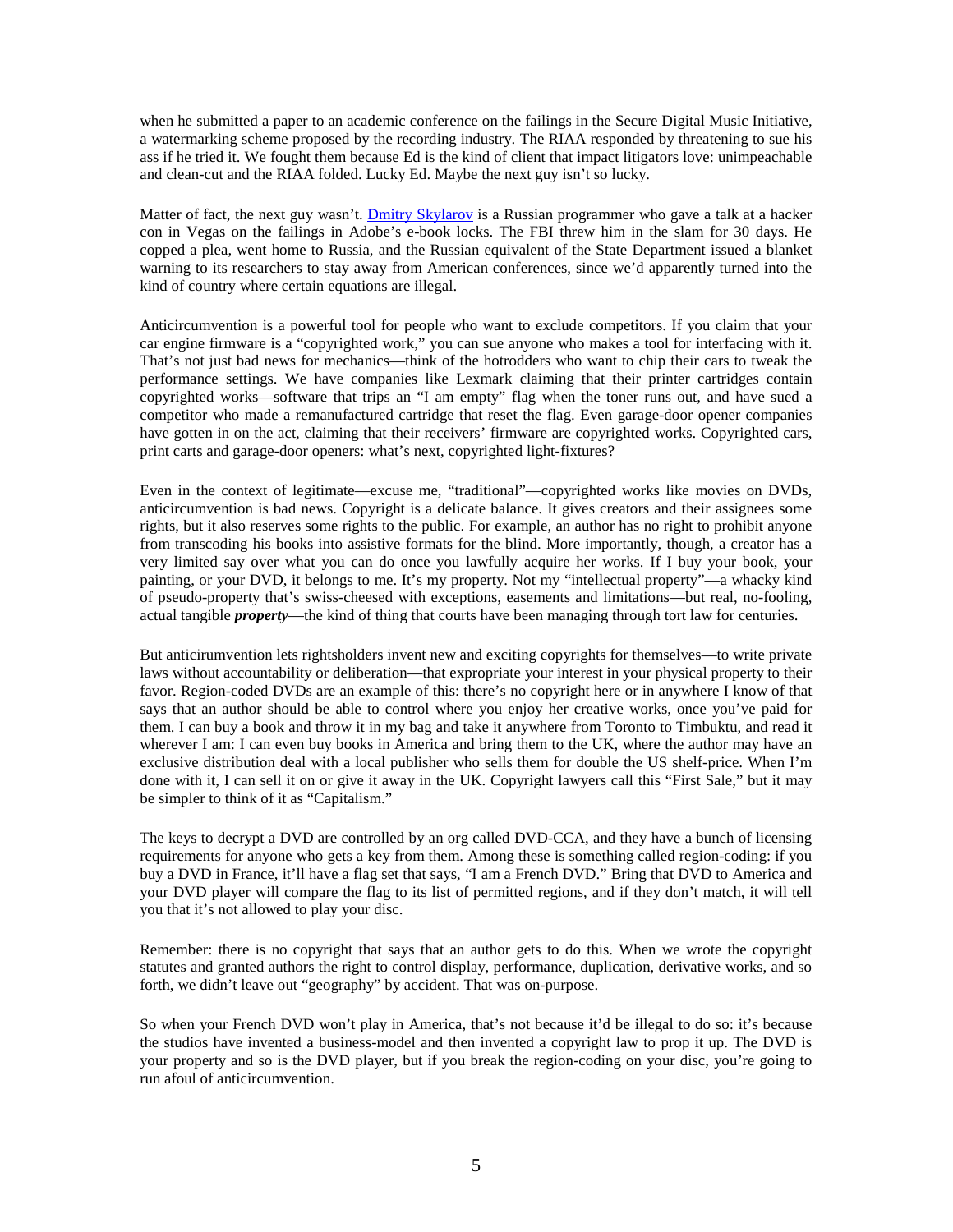That's what happened to [Jon Johansen,](http://www.nanocrew.net/blog/) a Norwegian teenager who wanted to watch French DVDs on his Norwegian DVD player. He and some pals wrote some code to break the CSS so that he could do so. He's a wanted man here in America; in Norway the studios put the local fuzz up to bringing him up on charges of *unlawfully trespassing upon a computer system*. When his defense asked, "Which computer has Jon trespassed upon?" the answer was: "His own."

His no-fooling, real and physical property has been expropriated by the weird, notional, metaphorical intellectual property on his DVD: DRM only works if your record player becomes the property of whomever's records you're playing.

## **3. DRM systems are bad for biz**

This is the worst of all the ideas embodied by DRM: that people who make record-players should be able to spec whose records you can listen to, and that people who make records should have a veto over the design of record-players.

We've never had this principle: in fact, we've always had just the reverse. Think about all the things that can be plugged into a parallel or serial interface, which were never envisioned by their inventors. Our strong economy and rapid innovation are byproducts of the ability of anyone to make anything that plugs into anything else: from the Flo-bee electric razor that snaps onto the end of your vacuum-hose to the octopus spilling out of your car's dashboard lighter socket, standard interfaces that anyone can build for are what makes billionaires out of nerds.

The courts affirm this again and again. It used to be illegal to plug anything that didn't come from AT&T into your phone-jack. They claimed that this was for the safety of the network, but really it was about propping up this little penny-ante racket that AT&T had in charging you a rental fee for your phone until you'd paid for it a thousand times over.

When that ban was struck down, it created the market for third-party phone equipment, from talking novelty phones to answering machines to cordless handsets to headsets — billions of dollars of economic activity that had been suppressed by the closed interface. Note that  $AT&T$  was one of the big beneficiaries of this: they *also* got into the business of making phone-kitsch.

DRM is the software equivalent of these closed hardware interfaces. [Robert Scoble](http://scoble.weblogs.com/) is a Softie who has an excellent blog, where he wrote an essay about the best way to protect your investment in the digital music you buy. Should you buy Apple iTunes music, or Microsoft DRM music? Scoble argued that Microsoft's music was a sounder investment, because Microsoft would have more downstream licensees for its proprietary format and therefore you'd have a richer ecosystem of devices to choose from when you were shopping for gizmos to play your virtual records on.

What a weird idea: that we should evaluate our record-purchases on the basis of which recording company will allow the greatest diversity of record-players to play its discs! That's like telling someone to buy the Betamax instead of the Edison Kinetoscope because Thomas Edison is a crank about licensing his patents; all the while ignoring the world's relentless march to the more open VHS format.

It's a bad business. DVD is a format where the guy who makes the records gets to design the record players. Ask yourself: how much innovation has there been over the past decade of DVD players? They've gotten cheaper and smaller, but where are the weird and amazing new markets for DVD that were opened up by the VCR? There's a company that's manufacturing the world's first HDD-based DVD jukebox, a thing that holds 30 movies, and they're charging *\$30,000* for this thing. We're talking about a \$300 hard drive and a \$300 PC—all that other cost is the cost of anticompetition.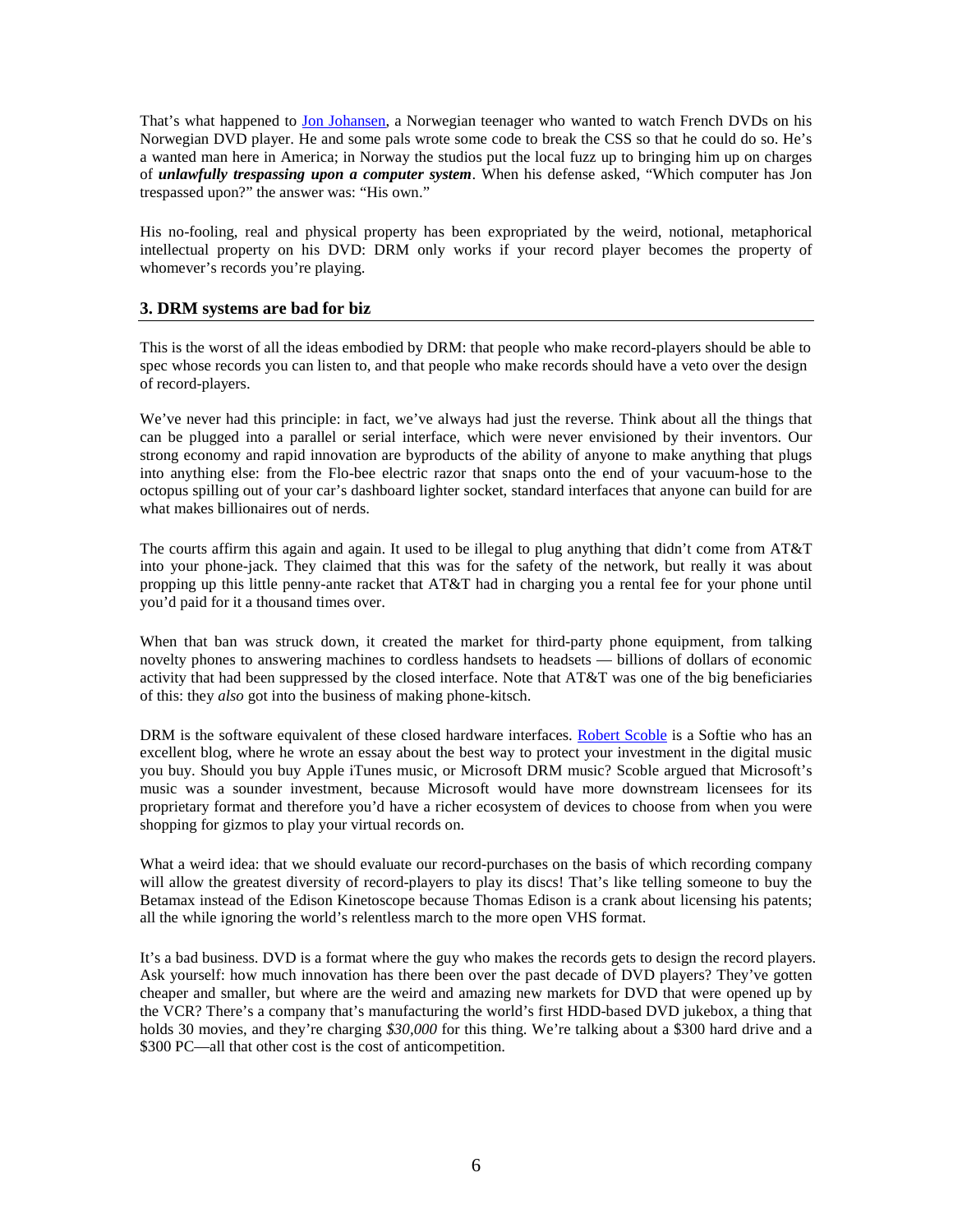#### **4. DRM systems are bad for artists**

But what of the artist? The hardworking filmmaker, the ink-stained scribbler, the heroin-cured leathery rock-star? We poor slobs of the creative class are everyone's favorite poster-children here: the RIAA and MPAA hold us up and say, "Won't someone please think of the children?" File-sharers say, "Yeah, we're thinking about the artists, but the labels are The Man, who cares what happens to you?"

To understand what DRM does to artists, you need to understand how copyright and technology interact. Copyright is inherently technological, since the things it addresses—copying, transmitting, and so on—are inherently technological.

The piano roll was the first system for cheaply copying music. It was invented at a time when the dominant form of entertainment in America was getting a talented pianist to come into your living room and pound out some tunes while you sang along. The music industry consisted mostly of sheet-music publishers.

The player piano was a digital recording and playback system. Piano-roll companies bought sheet music and ripped the notes printed on it into 0s and 1s on a long roll of computer tape, which they sold by the thousands—the hundreds of thousands—the millions. They did this without a penny's compensation to the publishers. They were digital music pirates. Arrrr!

Predictably, the composers and music publishers went nutso. Sousa showed up in Congress to say that:

These talking machines are going to ruin the artistic development of music in this country. When I was a boy ... in front of every house in the summer evenings, you would find young people together singing the songs of the day or old songs. Today you hear these infernal machines going night and day. We will not have a vocal chord left. The vocal chord will be eliminated by a process of evolution, as was the tail of man when he came from the ape.

The publishers asked Congress to ban the piano roll and to create a law that said that any new system for reproducing music should be subject to a veto from their industry association. Lucky for us, Congress realized what side of their bread had butter on it and decided not to criminalize the dominant form of entertainment in America.

But there was the problem of paying artists. The Constitution sets out the purpose of American copyright: to promote the useful arts and sciences. The composers had a credible story that they'd do less composing if they weren't paid for it, so Congress needed a fix. Here's what they came up with: anyone who paid a music publisher two cents would have the right to make one piano roll of any song that publisher published. The publisher couldn't say no, and no one had to hire a lawyer at \$200 an hour to argue about whether the payment should be two cents or a nickel.

This compulsory license is still in place today: when Joe Cocker sings "With a Little Help from My Friends," he pays a fixed fee to the Beatles' publisher and away he goes—even if Ringo hates the idea. If you ever wondered how Sid Vicious talked Anka into letting him get a crack at "My Way," well, now you know.

That compulsory license created a world where a thousand times more money was made by a thousand times more creators who made a thousand times more music that reached a thousand times more people.

This story repeats itself throughout the technological century, every ten or fifteen years. Radio was enabled by a voluntary blanket license—the music companies got together and asked for an antitrust exemption so that they could offer all their music for a flat fee. Cable TV took a compulsory: the only way cable operators could get their hands on broadcasts was to pirate them and shove them down the wire, and Congress saw fit to legalize this practice rather than screw around with their constituents' TVs.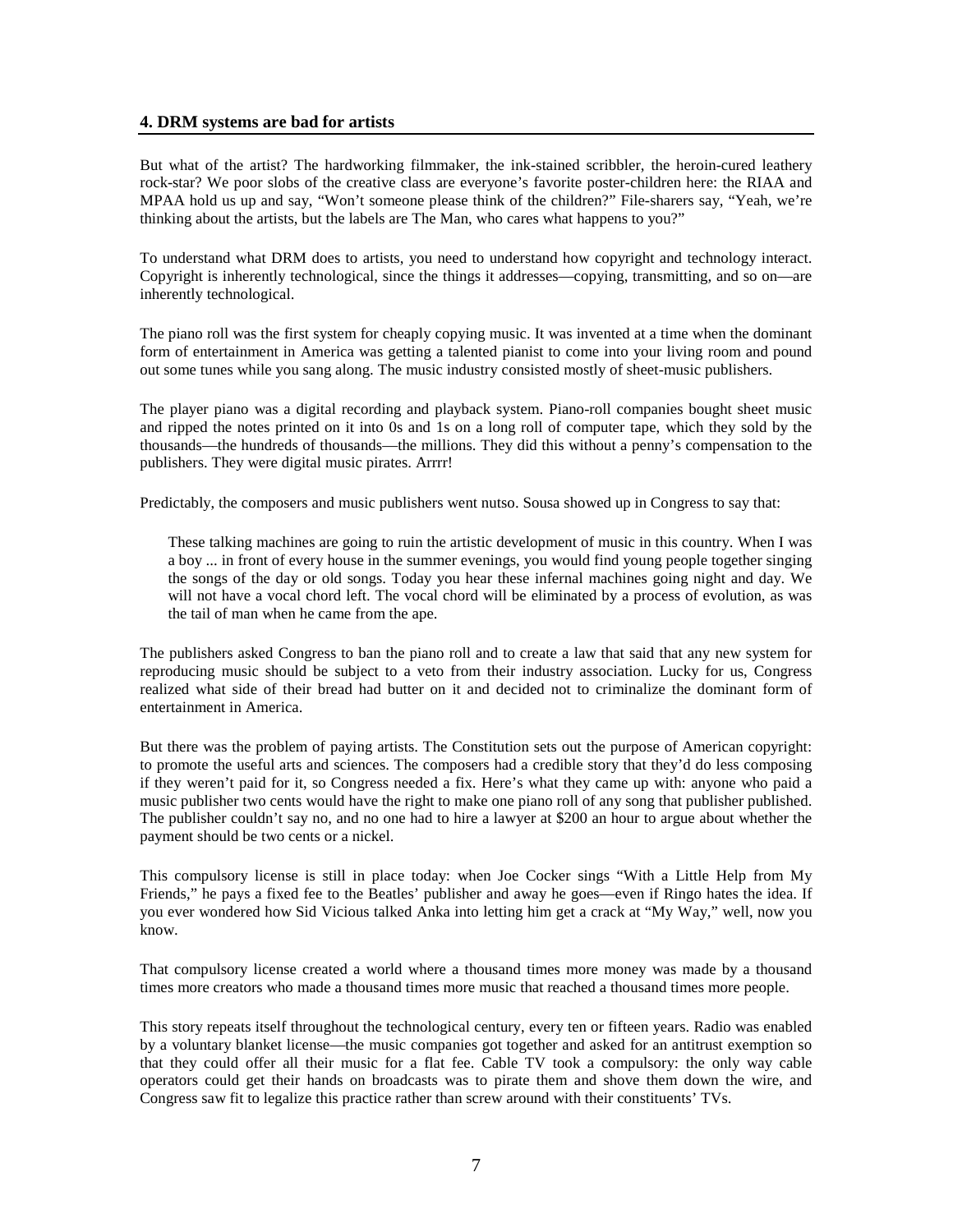Sometimes, the courts and Congress decided to simply take away a copyright — that's what happened with the VCR. When Sony brought out the VCR in 1976, the studios had already decided what the experience of watching a movie in your living room would look like: they'd licensed out their programming for use on a machine called a Discovision, which played big LP-sized discs that disintegrated after a few plays. Proto-DRM.

The copyright scholars of the day didn't give the VCR very good odds. Sony argued that their box allowed for a fair use, which is defined as a use that a court rules is a defense against infringement based on four factors: whether the use transforms the work into something new, like a collage; whether it uses all or some of the work; whether the work is artistic or mainly factual; and whether the use undercuts the creator's business-model.

The Betamax failed on all four fronts: when you time-shifted or duplicated a Hollywood movie off the air, you made a non-transformative use of 100 percent of a creative work in a way that directly undercut the Discovision licensing stream.

Jack Valenti, the mouthpiece for the motion-picture industry, told Congress in 1982 that the VCR was to the American film industry "as the Boston Strangler is to a woman home alone."

But the Supreme Court ruled against Hollywood in 1984, when it determined that any device capable of a substantial non-infringing use was legal. In other words, "We don't buy this Boston Strangler business: if your business model can't survive the emergence of this general-purpose tool, it's time to get another business-model or go broke."

Hollywood found another business model, as the broadcasters had, as the Vaudeville artists had, as the music publishers had, and they made more art that paid more artists and reached a wider audience.

There's one thing that every new art business-model had in common: it embraced the medium it lived in.

This is the overweening characteristic of every single successful new medium: it is true to itself. The Luther Bible didn't succeed on the axes that made a hand-copied monk Bible valuable: they were ugly, they weren't in Church Latin, they weren't read aloud by someone who could interpret it for his lay audience, they didn't represent years of devoted-with-a-capital-D labor by someone who had given his life over to God. The thing that made the Luther Bible a success was its scalability: it was more popular because it was more proliferate: all success factors for a new medium pale beside its profligacy. The most successful organisms on earth are those that reproduce the most: bugs and bacteria, nematodes and virii. Reproduction is the best of all survival strategies.

Piano rolls didn't sound as good as the music of a skilled pianist: but they *scaled better*. Radio lacked the social elements of live performance, but more people could build a crystal set and get it aimed correctly than could pack into even the largest Vaudeville house. MP3s don't come with liner notes, they aren't sold to you by a hipper-than-thou record store clerk who can help you make your choice, bad rips and truncated files abound: I once downloaded a twelve-second copy of "Hey Jude" from the original Napster. Yet MP3 is outcompeting the CD. I don't know what to do with CDs anymore: I get them, and they're like the especially nice garment bag they give you at the fancy suit shop: it's nice and you feel like a goof for throwing it out, but Christ, how many of these things can you usefully own? I can put ten thousand songs on my laptop, but a comparable pile of discs, with liner notes and so forth—that's a liability: it's a piece of my monthly storage-locker costs.

Here are the two most important things to know about computers and the Internet:

- 1. A computer is a machine for rearranging bits
- 2. The Internet is a machine for moving bits from one place to another very cheaply and quickly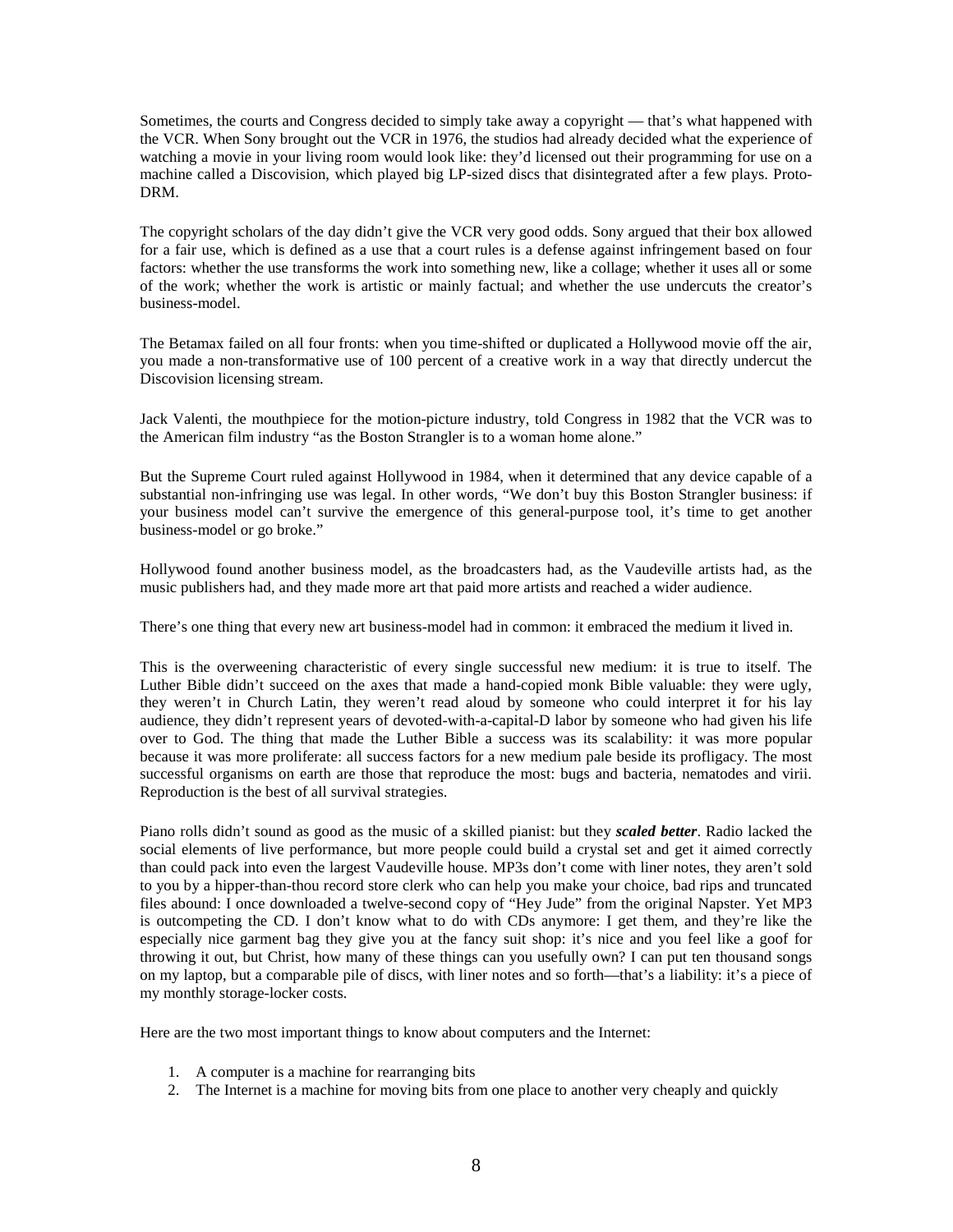Any new medium that takes hold on the Internet and with computers will embrace these two facts, not regret them. A newspaper press is a machine for spitting out cheap and smeary newsprint at speed: if you try to make it output fine art lithos, you'll get junk. If you try to make it output newspapers, you'll get the basis for a free society.

And so it is with the Internet. At the heyday of Napster, record execs used to show up at conferences and tell everyone that Napster was doomed because no one wanted lossily compressed MP3s with no liner notes and truncated files and misspelled metadata.

Today we hear ebook publishers tell each other and anyone who'll listen that the barrier to ebooks is screen resolution. It's bollocks, and so is the whole sermonette about how nice a book looks on your bookcase and how nice it smells and how easy it is to slip into the tub. These are obvious and untrue things, like the idea that radio will catch on once they figure out how to sell you hotdogs during the intermission, or that movies will really hit their stride when we can figure out how to bring the actors out for an encore when the film's run out. Or that what the Protestant Reformation really needs is Luther Bibles with facsimile illumination in the margin and a rent-a-priest to read aloud from your personal Word of God.

New media don't succeed because they're like the old media, only better: they succeed because they're worse than the old media at the stuff the old media is good at, and better at the stuff the old media are bad at. Books are good at being paperwhite, high-resolution, low-infrastructure, cheap and disposable. Ebooks are good at being everywhere in the world at the same time for free in a form that is so malleable that you can just pastebomb it into your IM session or turn it into a page-a-day mailing list.

The only really successful epublishing—I mean, hundreds of thousands, millions of copies distributed and read—is the bookwarez scene, where scanned-and-OCR'd books are distributed on the darknet. The only legit publishers with any success at epublishing are the ones whose books cross the Internet without technological fetter: publishers like Baen Books and my own, Tor, who are making some or all of their catalogs available in ASCII and HTML and PDF.

The hardware-dependent ebooks, the DRM use-and-copy-restricted ebooks, they're cratering. Sales measured in the tens, sometimes the hundreds. Science fiction is a niche business, but when you're selling copies by the tens, that's not even a business, it's a hobby.

Every one of you has been riding a curve where you read more and more words off of more and more screens every day through most of your professional careers. It's zero-sum: you've also been reading fewer words off of fewer pages as time went by: the dinosauric executive who prints his email and dictates a reply to his secretary is info-roadkill.

Today, at this very second, people read words off of screens for every hour that they can find. Your kids stare at their Game Boys until their eyes fall out. Euroteens ring doorbells with their hypertrophied, SMStwitching thumbs instead of their index fingers.

Paper books are the packaging that books come in. Cheap printer-binderies like the Internet Bookmobile that can produce a full bleed, four color, glossy cover, printed spine, perfect-bound book in ten minutes for a dollar are the future of paper books: when you need an instance of a paper book, you generate one, or part of one, and pitch it out when you're done. I landed at SEA-TAC on Monday and burned a couple CDs from my music collection to listen to in the rental car. When I drop the car off, I'll leave them behind. Who needs 'em?

Whenever a new technology has disrupted copyright, we've changed copyright. Copyright isn't an ethical proposition, it's a utilitarian one. There's nothing *moral* about paying a composer tuppence for the pianoroll rights, there's nothing *immoral* about not paying Hollywood for the right to videotape a movie off your TV. They're just the best way of balancing out so that people's physical property rights in their VCRs and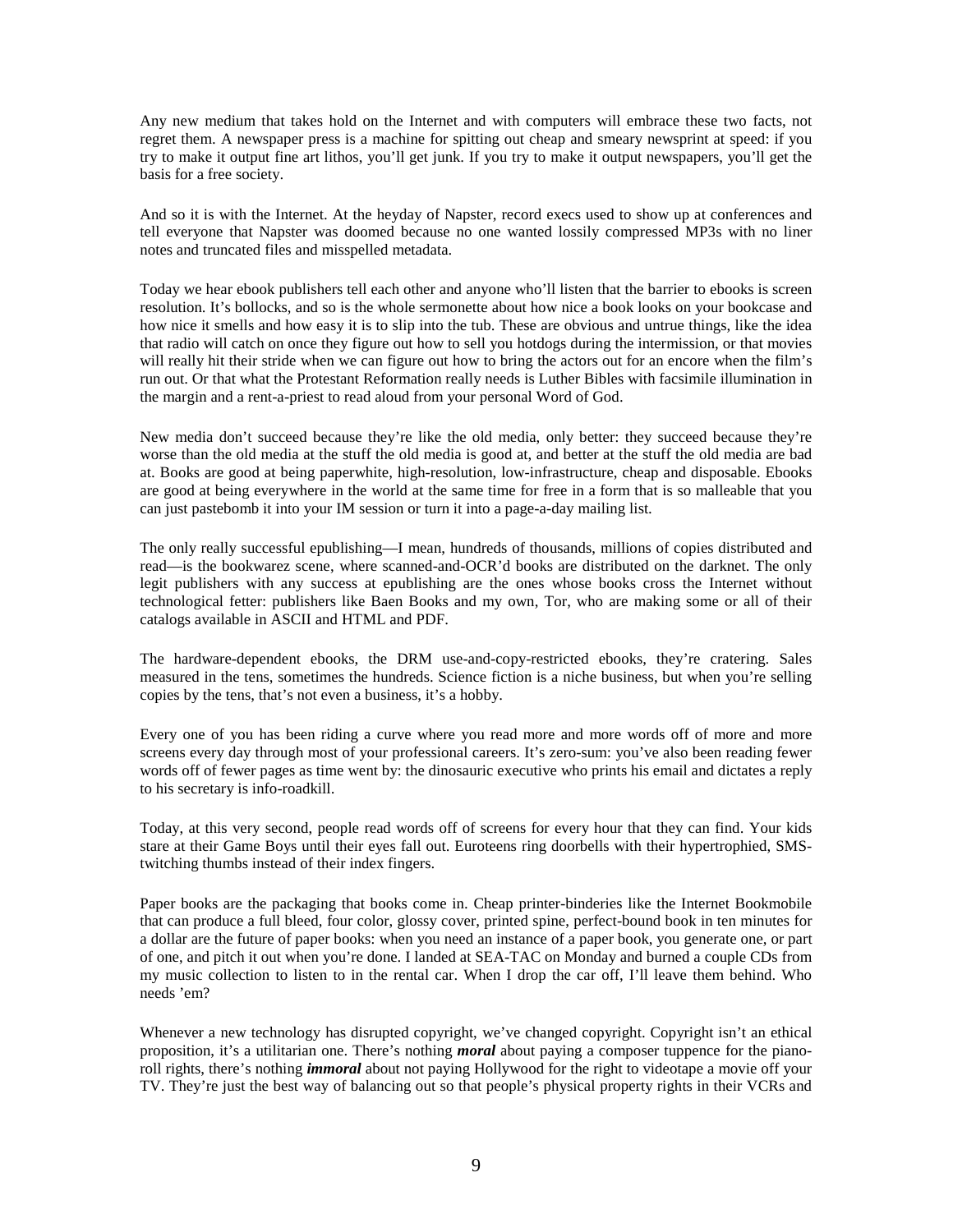phonographs are respected and so that creators get enough of a dangling carrot to go on making shows and music and books and paintings.

Technology that disrupts copyright does so because it simplifies and cheapens creation, reproduction and distribution. The existing copyright businesses exploit inefficiencies in the old production, reproduction and distribution system, and they'll be weakened by the new technology. But new technology always gives us more art with a wider reach: that's what tech is *for*.

Tech gives us bigger pies that more artists can get a bite out of. That's been tacitly acknowledged at every stage of the copyfight since the piano roll. When copyright and technology collide, it's copyright that changes.

Which means that today's copyright—the thing that DRM nominally props up—didn't come down off the mountain on two stone tablets. It was created in living memory to accommodate the technical reality created by the inventors of the previous generation. To abandon invention now robs tomorrow's artists of the new businesses and new reach and new audiences that the Internet and the PC can give them.

## **5. DRM is a bad business-move for MSFT**

When Sony brought out the VCR, it made a record player that could play Hollywood's records, even if Hollywood didn't like the idea. The industries that grew up on the back of the VCR—movie rentals, home taping, camcorders, even Bar Mitzvah videographers—made billions for Sony and its cohort.

That was good business—even if Sony lost the Betamax-VHS format wars, the money on the world-with-VCRs table was enough to make up for it.

But then Sony acquired a relatively tiny entertainment company and it started to massively screw up. When MP3 rolled around and Sony's walkman customers were clamoring for a solid-state MP3 player, Sony let its music business-unit run its show: instead of making a high-capacity MP3 walkman, Sony shipped its Music Clips, low-capacity devices that played brain-damaged DRM formats like Real and OpenAG. They spent good money engineering "features" into these devices that kept their customers from freely moving their music back and forth between their devices. Customers stayed away in droves.

Today, Sony is dead in the water when it comes to walkmen. The market leaders are poky Singaporean outfits like Creative Labs—the kind of company that Sony used to crush like a bug, back before it got borged by its entertainment unit—and PC companies like Apple.

That's because Sony shipped a product that there was no market demand for. No Sony customer woke up one morning and said, "Damn, I wish Sony would devote some expensive engineering effort in order that I may do less with my music." Presented with an alternative, Sony's customers enthusiastically jumped ship.

The same thing happened to a lot of people I know who used to rip their CDs to WMA. You guys sold them software that produced smaller, better-sounding rips that the MP3 rippers, but you also fixed it so that the songs you ripped were device-locked to their PCs. What that meant is that when they backed up their music to another hard-drive and reinstalled their OS (something that the spyware and malware wars has made more common than ever), they discovered that after they restored their music that they could no longer play it. The player saw the new OS as a different machine, and locked them out of their own music.

There is no market demand for this "feature." None of your customers want you to make expensive modifications to your products that make backing up and restoring even harder. And there is no moment when your customers will be less forgiving than the moment that they are recovering from catastrophic technology failures.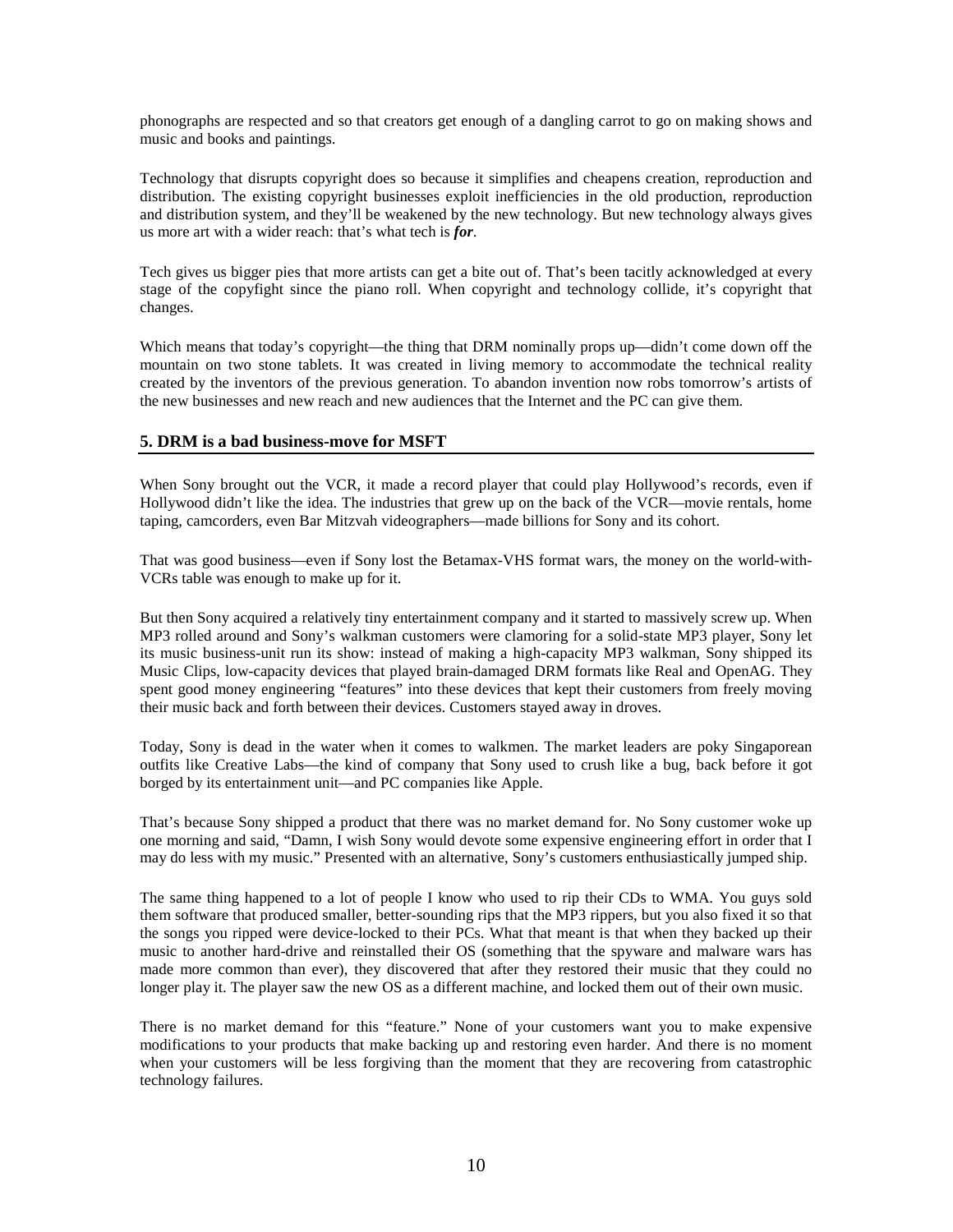[I speak from experience.](http://www.boingboing.net/2004/03/26/vlc_will_play_itunes.html) Because I buy a new Powerbook every ten months, and because I always order the new models the day they're announced, I get a lot of lemons from Apple. That means that I hit Apple's three-iTunes-authorized-computers limit pretty early on and found myself unable to play the hundreds of dollars' worth of iTunes songs I'd bought because one of my authorized machines was a lemon that Apple had broken up for parts, one was in the shop getting fixed by Apple, and one was my mom's computer, 3,000 miles away in Toronto.

If I had been a less good customer for Apple's hardware, I would have been fine. If I had been a less enthusiastic evangelist for Apple's products—if I hadn't shown my mom how iTunes Music Store worked—I would have been fine. If I hadn't bought so much iTunes music that burning it to CD and reripping it and re-keying all my metadata was too daunting a task to consider, I would have been fine.

As it was Apple rewarded my trust, evangelism and out-of-control spending by treating me like a crook and locking me out of my own music, at a time when my Powerbook was in the shop—i.e., at a time when I was hardly disposed to feel charitable to Apple.

I'm an edge case here, but I'm a *leading edge* case. If Apple succeeds in its business plans, it will only be a matter of time until even average customers have upgraded enough hardware and bought enough music to end up where I am.

You know what I would totally buy? A record player that let me play everybody's records. Right now, the closest I can come to that is an open source app called VLC, but it's clunky and buggy and it didn't come pre-installed on my computer.

Sony didn't make a Betamax that only played the movies that Hollywood was willing to permit— Hollywood asked them to do it, they proposed an early, analog broadcast flag that VCRs could hunt for and respond to by disabling recording. Sony ignored them and made the product they thought their customers wanted.

I'm a Microsoft customer. Like millions of other Microsoft customers, I want a player that plays anything I throw at it, and I think that you are just the company to give it to me.

Yes, this would violate copyright law as it stands, but Microsoft has been making tools of piracy that change copyright law for decades now. Outlook, Exchange and MSN are tools that abet widescale digital infringement.

More significantly, IIS and your caching proxies all make and serve copies of documents without their authors' consent, something that, if it is legal today, is only legal because companies like Microsoft went ahead and did it and dared lawmakers to prosecute.

Microsoft stood up for its customers and for progress, and won so decisively that most people never even realized that there was a fight.

Do it again! This is a company that looks the world's roughest, toughest anti-trust regulators in the eye and laughs. Compared to anti-trust people, copyright lawmakers are pantywaists. You can take them with your arms behind your back.

In Siva Vaidhyanathan's book *The Anarchist in the Library*, he talks about why the studios are so blind to their customers' desires. It's because people like you and me spent the 80s and the 90s telling them bad science fiction stories about impossible DRM technology that would let them charge a small sum of money every time someone looked at a movie — want to fast-forward? That feature costs another penny. Pausing is two cents an hour. The mute button will cost you a quarter.